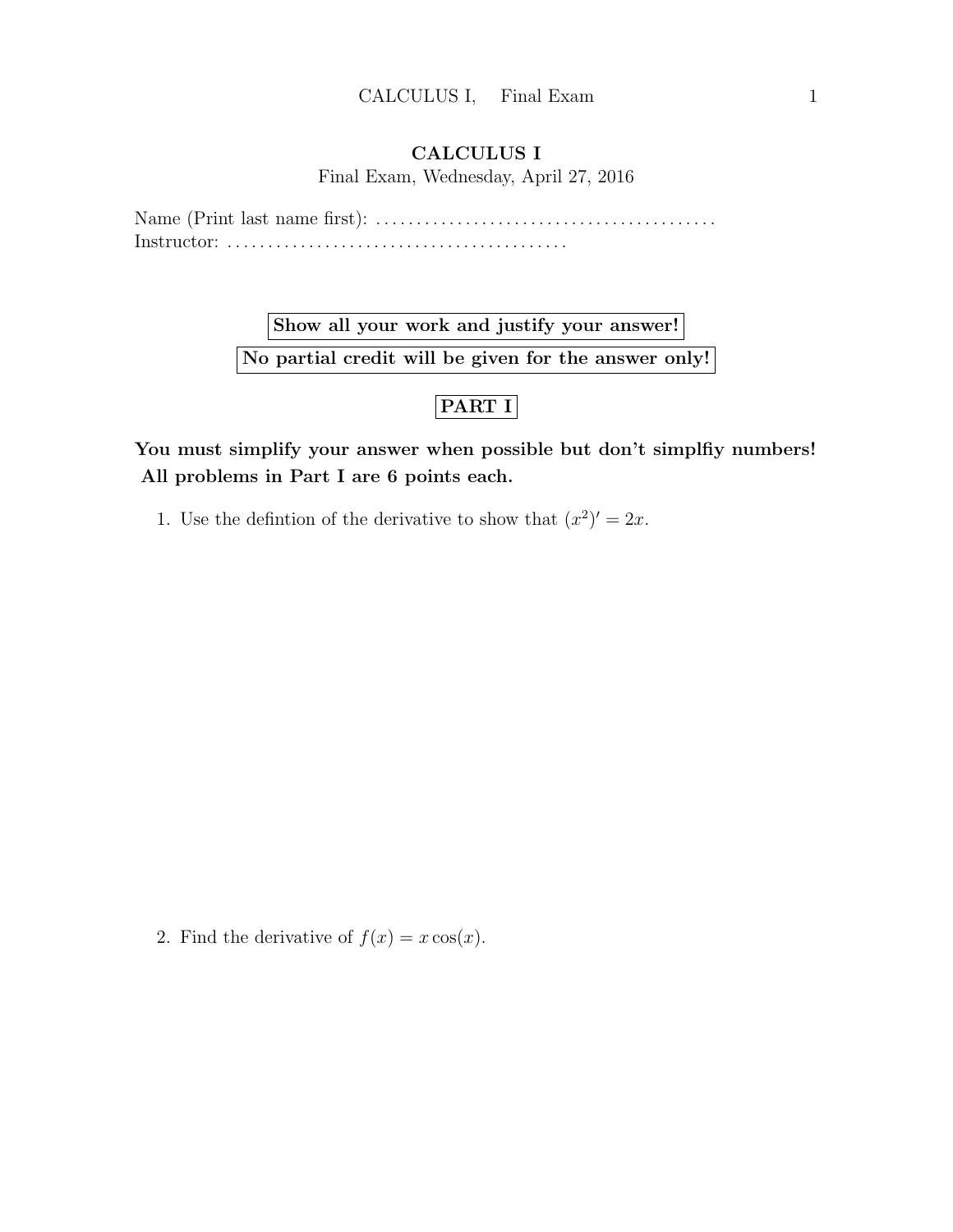3. Find the derivative of  $f(x) = \sin(x^5)$ .

4. Find the derivative of 
$$
f(x) = \frac{x^3 + 1}{x^3 - 1}
$$
.

5. Find the derivative of 
$$
f(x) = \int_0^x e^{t^2} dt
$$
.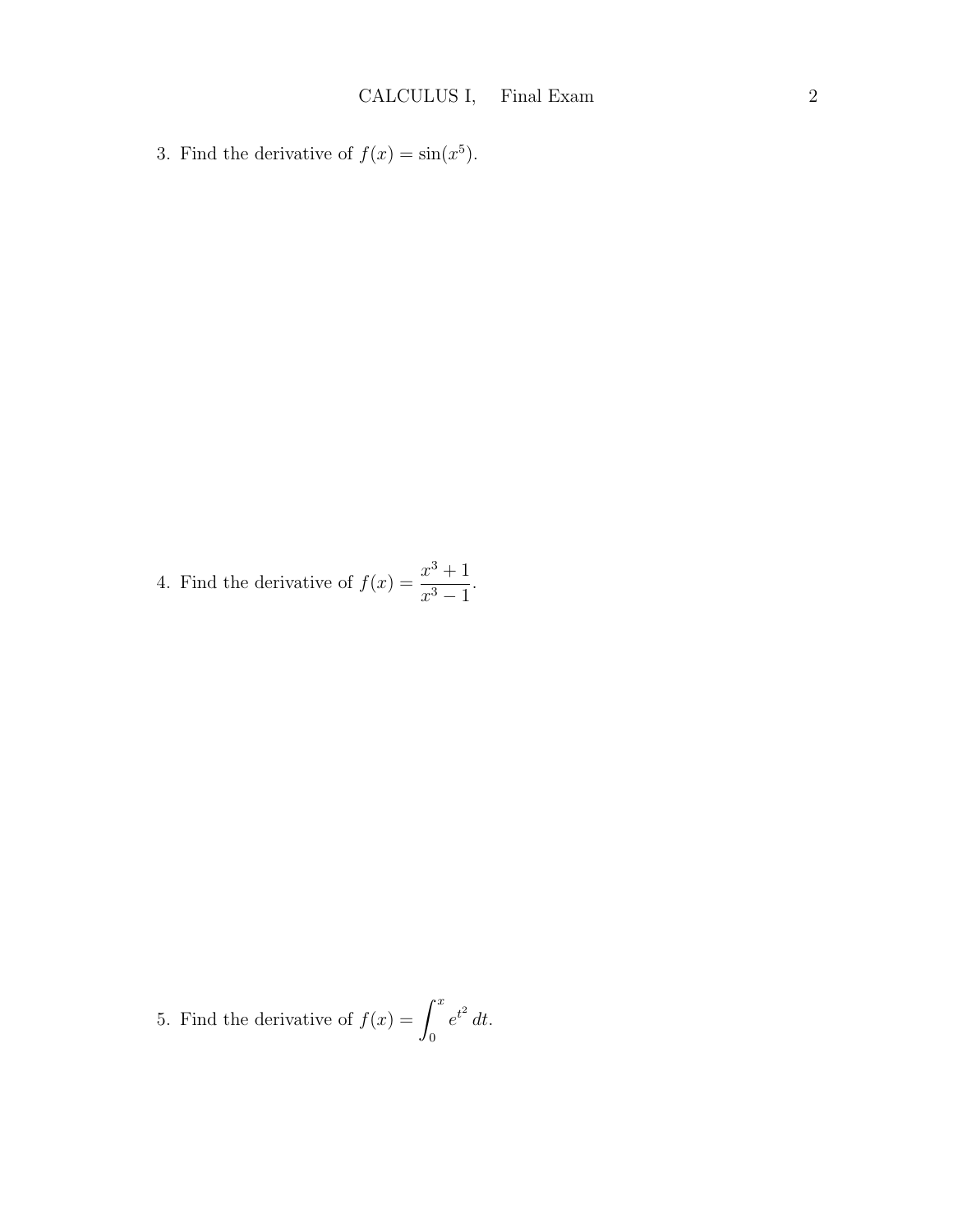6. Evaluate  $\int x^2(x+1) dx$ .

7. Evaluate 
$$
\int \frac{x^3 - 1}{x} dx.
$$

8. Evaluate 
$$
\int x^2 e^{x^3} dx
$$
.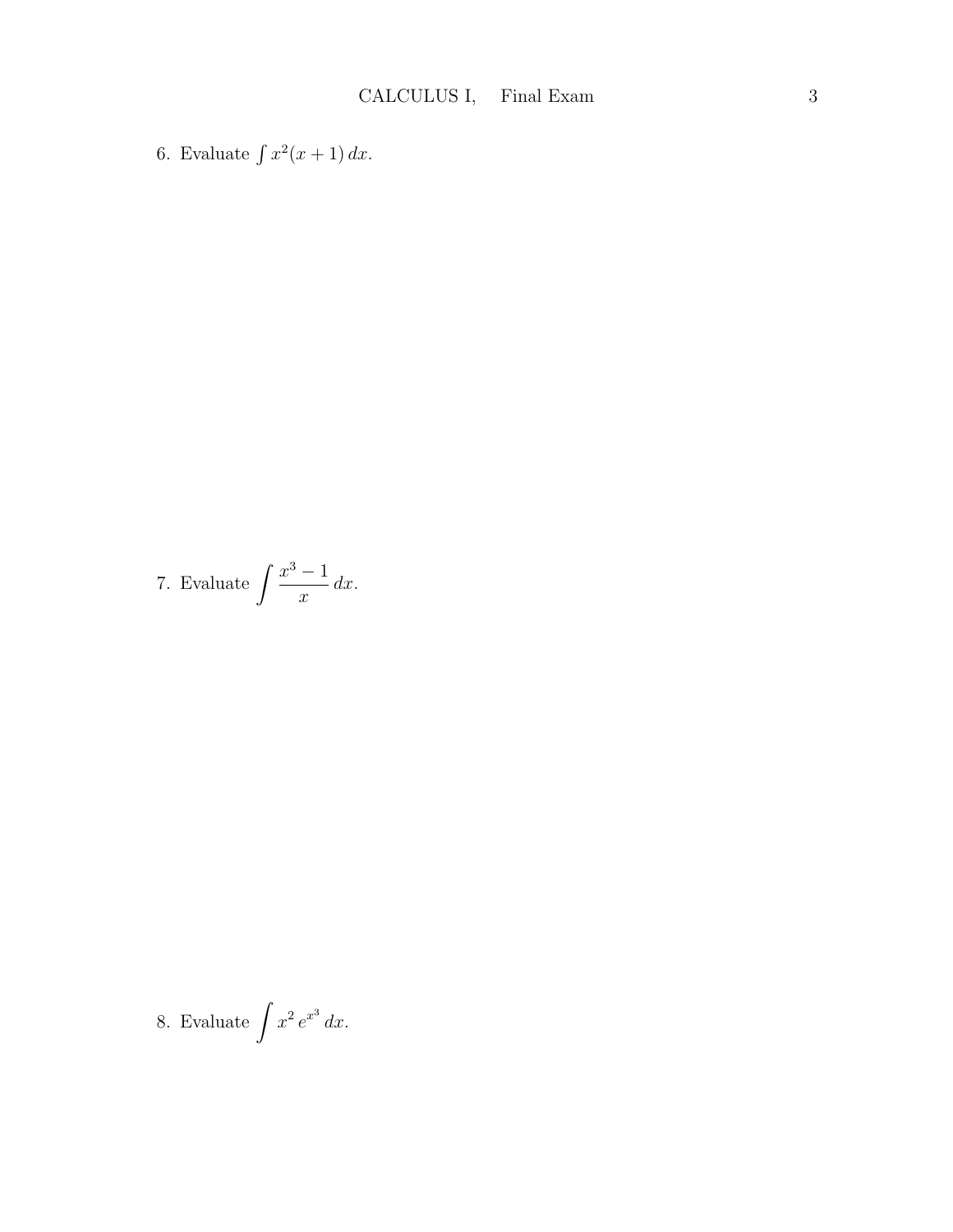9. Use a Riemann sum with 3 terms and the midpoint rule to approximate the value of  $\int_0^3$ 1  $\sin(x^2) dx$ . [You do not need to multiply and add the resulting sum of numbers!]

10. Use Newton's method to compute the second approximate solution to the equation

$$
f(x) = \sin(x) - \frac{x}{3} = 0
$$

if the first approximate solution  $x_1 = 2$ .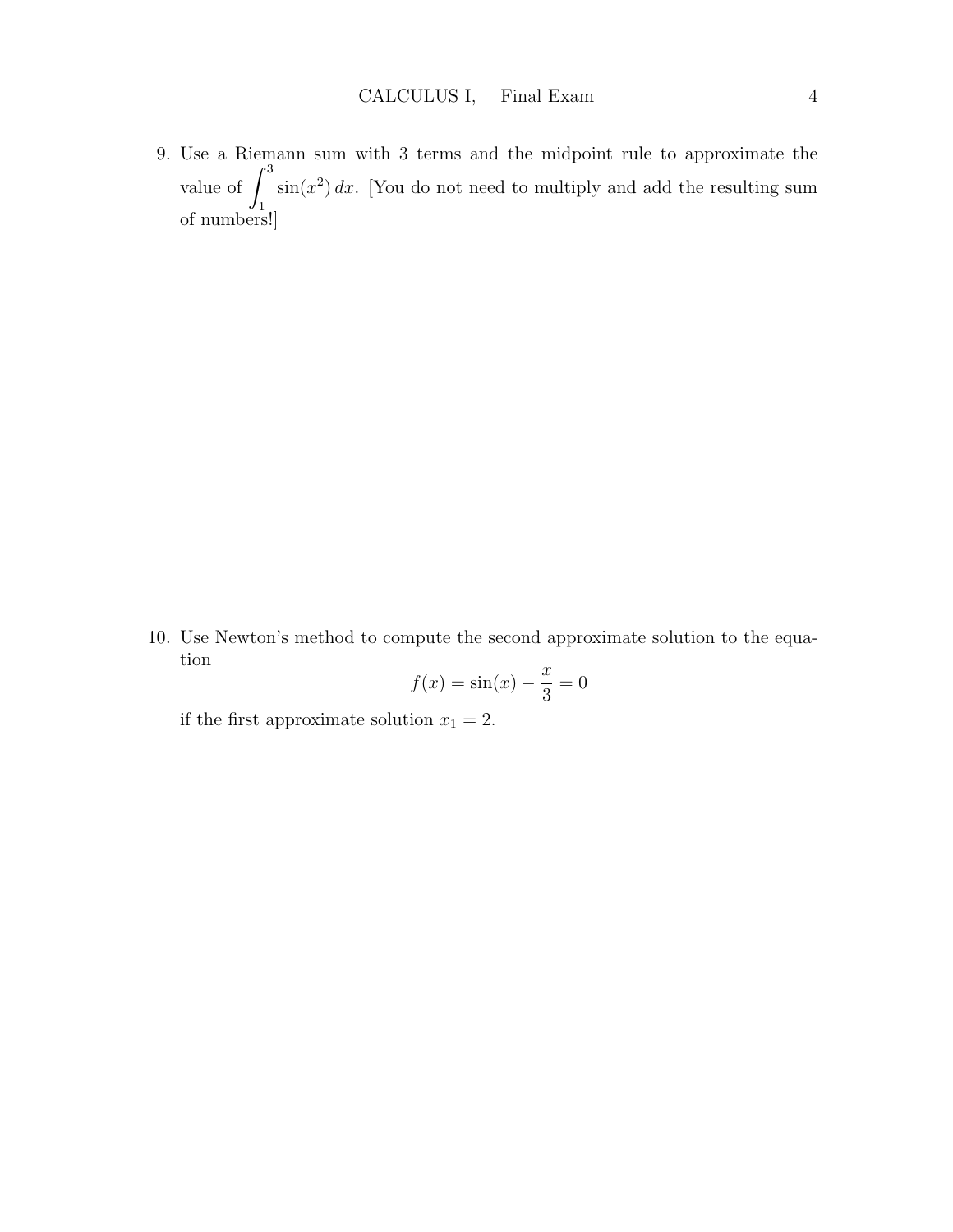## PART II

All problems in Part II are 10 points each.

1. Evaluate 
$$
\int_1^2 \frac{\sin(\sqrt{x})}{\sqrt{x}} dx
$$

2. Find the absolute maximum and minimum of the function

$$
f(x) = x e^x
$$

on the interval  $[-2, 1]$ .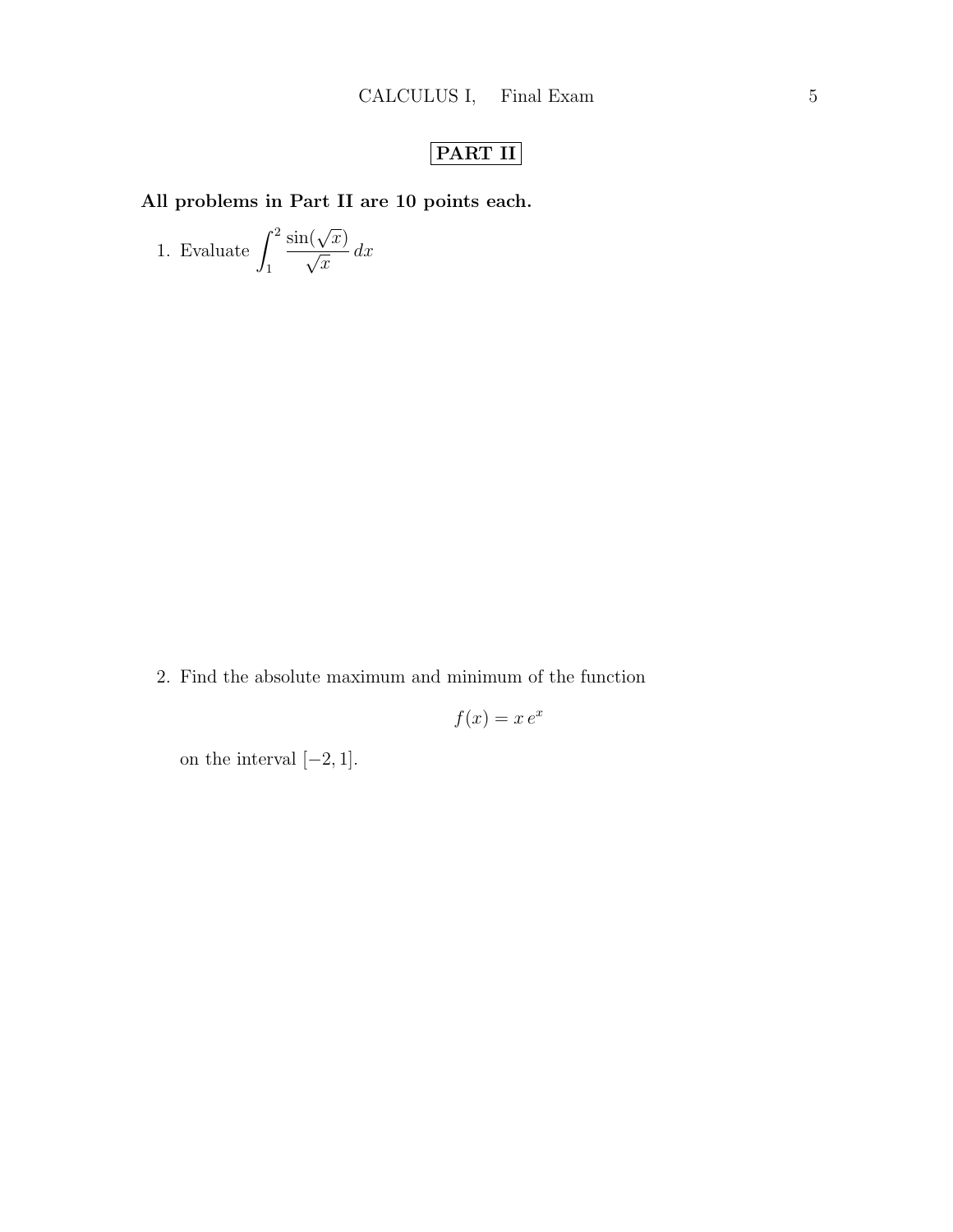3. Graph the function  $f(x) = x(x+1)^2$ . Indicate x and y intercepts, horizontal and vertical asymptotes (if any). Find intervals where the function is in-/de-creasing and mark any Local/Absolute Max/Min on the graph.

You can use decimal numbers and your calculator to compute approximate values– additional scratch paper is on the back of the last page.

Use the coordinate system on the next page to draw your graph.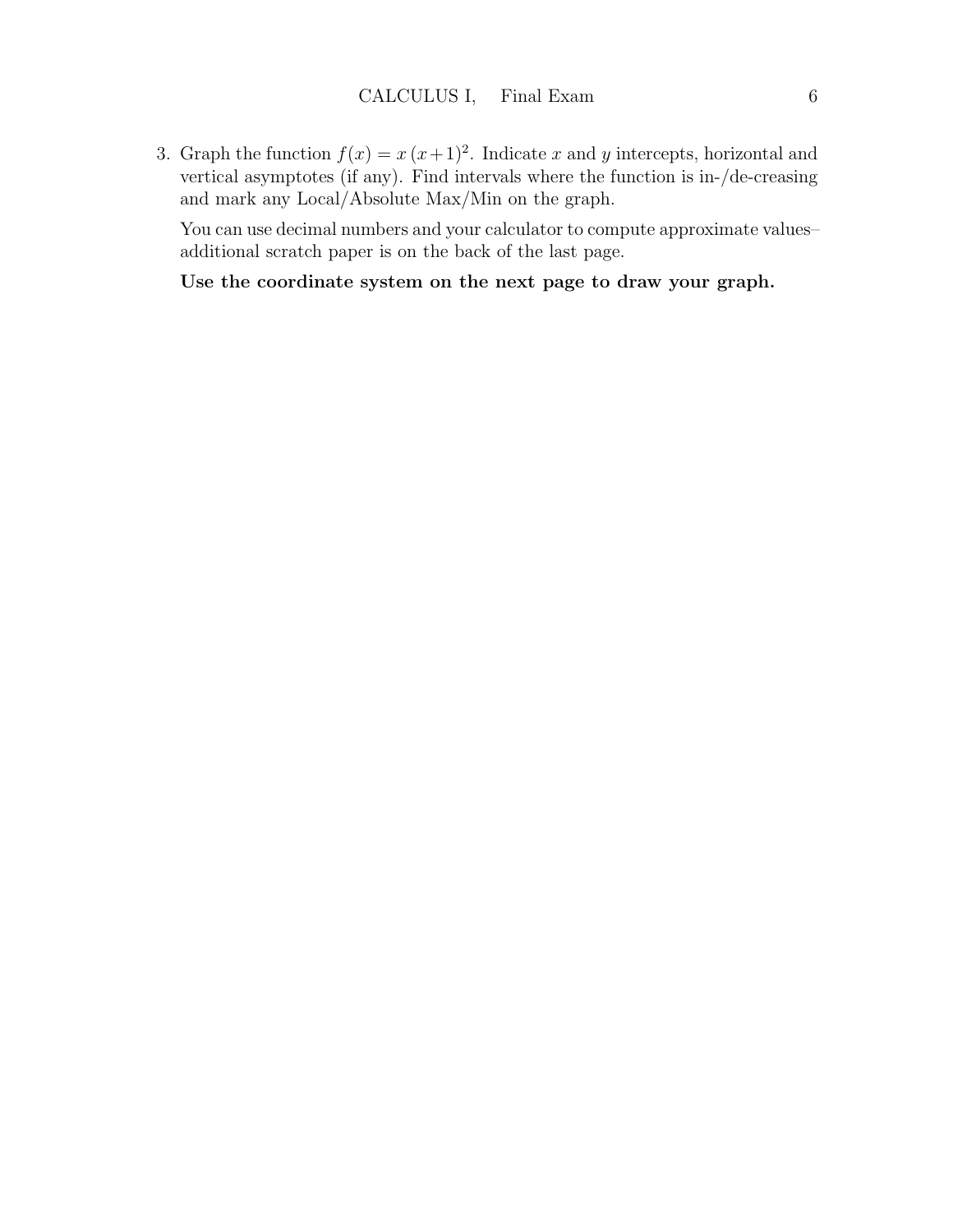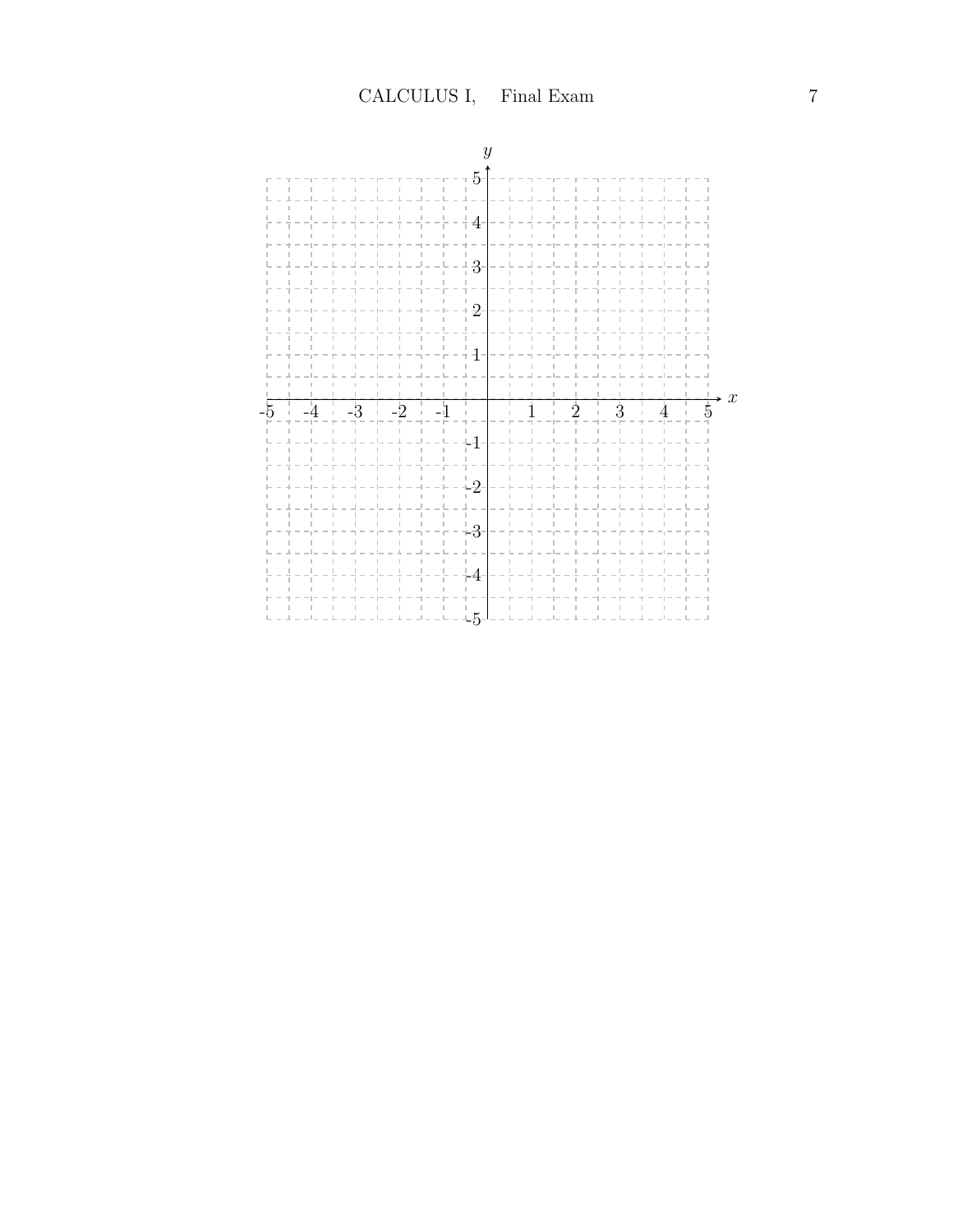4. Suppose you want to make an open box out of a piece of card board by cutting small squares at the four corners and folding up the sides. If the piece of card board is a square whose sides are  $1 \, m$ . long, how big a square should you cut from the corners to maximize the volume of the box?